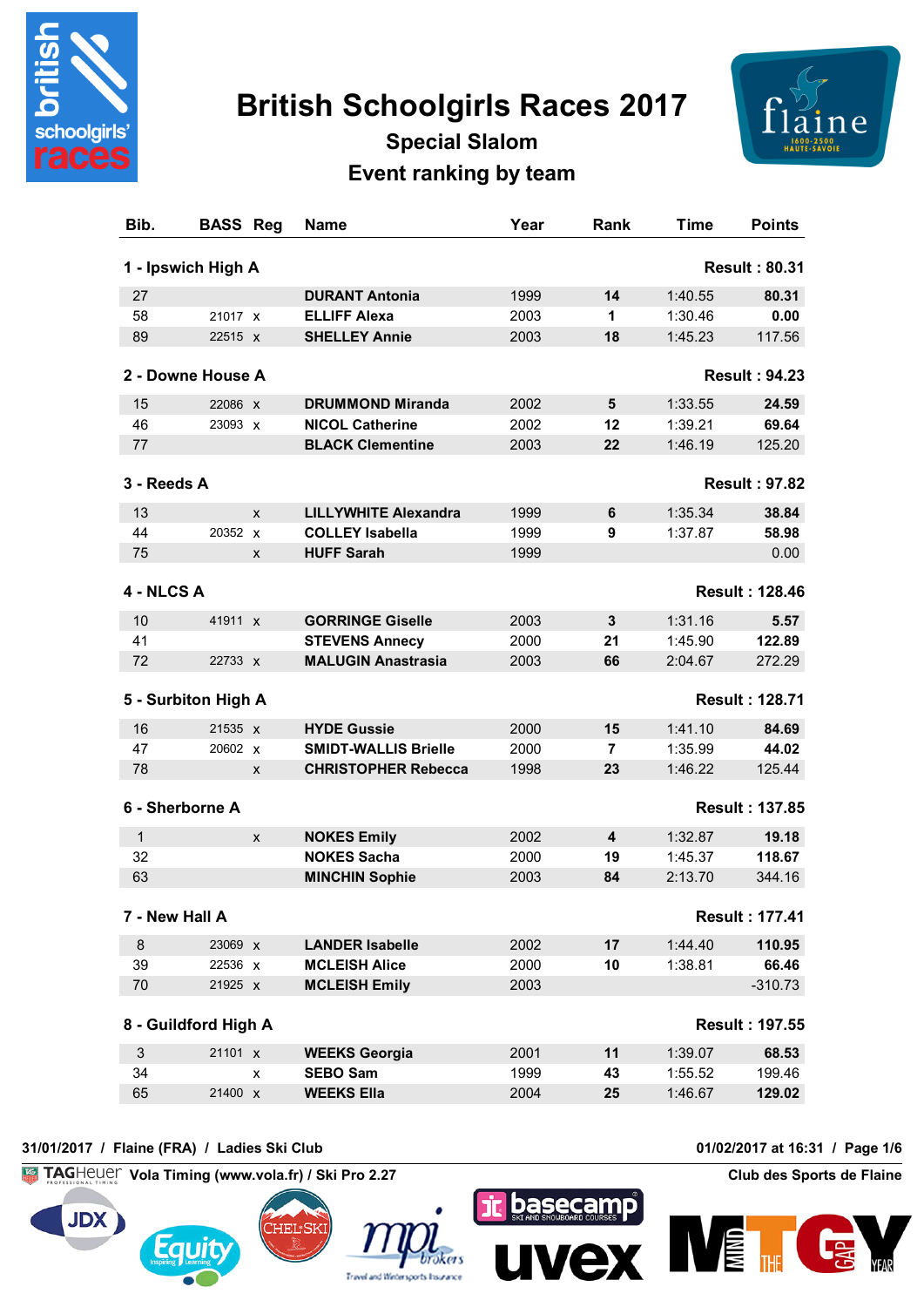| Bib.          | <b>BASS Reg</b>        | Name                             | Year | Rank | <b>Time</b> | <b>Points</b>         |
|---------------|------------------------|----------------------------------|------|------|-------------|-----------------------|
|               | 9 - Moreton Hall A     |                                  |      |      |             | <b>Result: 212.35</b> |
| 23            |                        | <b>BROWN Alysha</b>              | 2002 | 8    | 1:37.28     | 54.28                 |
| 54            |                        | <b>BROWN Charlotte</b>           | 2003 | 34   | 1:50.32     | 158.07                |
| 85            |                        | <b>REEVES Freya</b>              | 2002 | 59   | 2:00.10     | 235.91                |
|               | 10 - Wycombe Abbey A   |                                  |      |      |             | <b>Result: 235.83</b> |
| 50            |                        | <b>POINTS Madeline</b>           | 2002 | 16   | 1:42.16     | 93.12                 |
| 81            |                        | <b>McKIMM Lydia</b>              | 2003 | 30   | 1:48.39     | 142.71                |
| 151           |                        | <b>ROSE Imogen</b>               | 2001 |      |             | 0.00                  |
|               | 11 - St Mary's Ascot A |                                  |      |      |             | <b>Result: 274.59</b> |
| 2             |                        | <b>JABRE Gabrielle</b>           | 1998 | 13   | 1:40.21     | 77.60                 |
| 33            |                        | <b>PALMER-TOMKINSON India</b>    | 1999 |      |             | 0.00                  |
| 64            |                        | <b>HENDERSON Cordelia</b>        | 2001 | 41   | 1:55.21     | 196.99                |
|               |                        |                                  |      |      |             |                       |
|               | 12 - Surbiton High B   |                                  |      |      |             | <b>Result: 276.27</b> |
| 95            | 21919 x                | <b>FROST Eleanor</b>             | 2002 | 33   | 1:49.92     | 154.89                |
| 114           | 21096 x                | <b>VERNON Rebecca</b>            | 2002 | 20   | 1:45.71     | 121.38                |
| 133           | 22144 X                | <b>BREEN Kate</b>                | 2001 | 36   | 1:51.73     | 169.29                |
|               | 13 - St Mary's Calne A |                                  |      |      |             | <b>Result: 292.35</b> |
| 25            |                        | <b>McLINTOCK Georgie</b>         | 2000 | 32   | 1:49.48     | 151.39                |
| 56            |                        | <b>McLINTOCK Hannah</b>          | 1999 | 28   | 1:48.17     | 140.96                |
| 87            |                        | <b>SMART Millie</b>              | 1999 | 65   | 2:03.70     | 264.57                |
|               | 14 - Wellington A      |                                  |      |      |             | <b>Result: 348.86</b> |
| 30            | 21368 X                | <b>VESELY Cordelia</b>           | 1999 | 31   | 1:48.61     | 144.46                |
| 61            | 21376 X                | <b>VESELY Miranda</b>            | 2002 | 44   | 1:56.14     | 204.40                |
| 92            |                        | <b>GATHY Margaux</b>             | 2001 | 104  | 2:25.32     | 436.65                |
|               | 15 - Cheltenham A      |                                  |      |      |             | <b>Result: 351.32</b> |
| 29            |                        | <b>LEUNG Binia</b>               | 2003 | 35   | 1:50.80     | 161.89                |
| 60            |                        | <b>VON TORKLUS Sophie</b>        | 2000 | 69   | 2:06.07     | 283.43                |
| 91            |                        | <b>McKELVIE Rose</b>             | 2003 | 40   | 1:54.26     | 189.43                |
|               | 16 - New Hall B        |                                  |      |      |             | <b>Result: 356.10</b> |
|               |                        |                                  |      |      |             |                       |
| 109           | 21876 X                | <b>MARTIN Allegra</b>            | 2004 | 24   | 1:46.55     | 128.07                |
| 128           | 23421 X                | <b>HUGHES Sophie</b>             | 2004 | 55   | 1:59.38     | 230.18                |
| 147           | 23091 X                | <b>GOULD Lauren</b>              | 2002 | 54   | 1:59.11     | 228.03                |
|               | 17 - Downe House B     |                                  |      |      |             | <b>Result: 365.81</b> |
| 98            |                        | <b>HALESTRAP Lulu</b>            | 2003 | 26   | 1:47.15     | 132.84                |
| 117           |                        | <b>GLOVER Emily</b>              | 2003 | 57   | 1:59.73     | 232.97                |
| 136           |                        | <b>MCDOUGALL Matilda</b>         | 2003 | 80   | 2:11.75     | 328.64                |
| 18 - AIGLON A |                        |                                  |      |      |             | <b>Result: 377.51</b> |
| 17            | 20366 X                | <b>CHASTNEY Rebecca</b>          | 2002 | 29   | 1:48.19     | 141.12                |
| 48            |                        | VON DER SCHULENBURG Celeste 2000 |      |      |             | 0.00                  |
| 79            |                        | <b>KIRKPATRICK Alexandra</b>     | 1999 | 60   | 2:00.16     | 236.39                |
|               |                        |                                  |      |      |             |                       |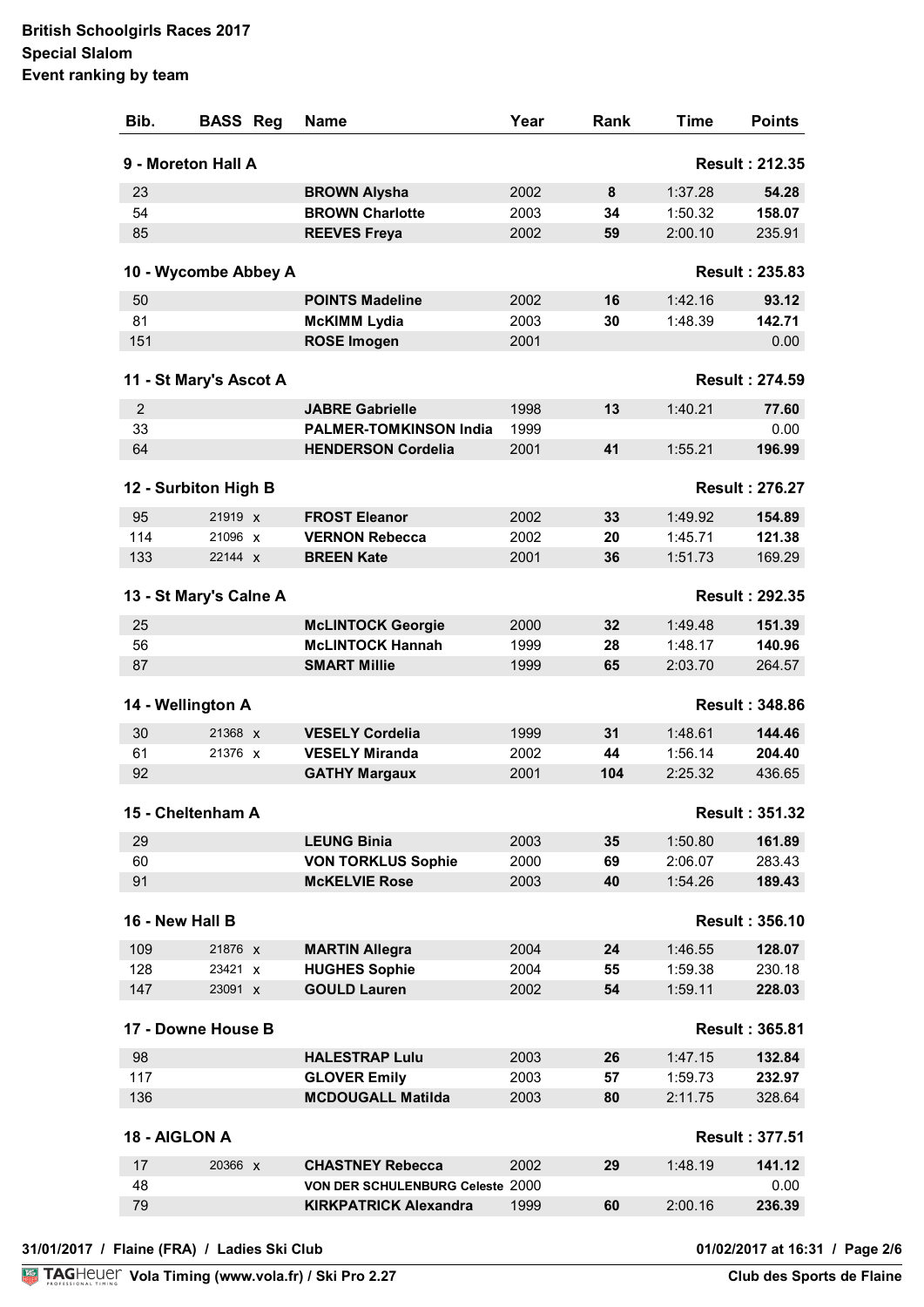| Bib.                       | <b>BASS Reg</b> |   | <b>Name</b>                      | Year | Rank           | Time    | <b>Points</b>         |
|----------------------------|-----------------|---|----------------------------------|------|----------------|---------|-----------------------|
| 19 - Reeds B               |                 |   |                                  |      |                |         | <b>Result: 379.42</b> |
| 102                        |                 |   | <b>MEYLER Anna</b>               | 1999 |                |         | 0.00                  |
| 121                        |                 |   | <b>SMITH Lauren</b>              | 1999 | 37             | 1:52.09 | 172.16                |
| 140                        |                 | X | <b>TREW Eleanor</b>              | 1999 | 45             | 1:56.50 | 207.26                |
| <b>20 - NLCS B</b>         |                 |   |                                  |      |                |         | <b>Result: 424.63</b> |
| 103                        |                 |   | <b>STEVENS Lilyella</b>          | 2002 | 27             | 1:47.57 | 136.18                |
| 122                        |                 |   | <b>DAFFEY Schuyler</b>           | 2004 | 77             | 2:10.39 | 317.82                |
| 141                        |                 |   | <b>UTERMANN Caroline</b>         | 2003 | 71             | 2:06.70 | 288.45                |
| 21 - Godolphin & Latymer A |                 |   |                                  |      |                |         | <b>Result: 426.22</b> |
| $\overline{4}$             |                 |   | <b>DYVIK HENKE Sophia</b>        | 2000 | 42             | 1:55.48 | 199.14                |
| 35                         |                 |   | <b>GAY Caroline</b>              | 2003 | 52             | 1:58.99 | 227.08                |
| 66                         |                 |   | <b>GAY Catherine</b>             | 2003 |                |         | $-211.08$             |
|                            |                 |   |                                  |      |                |         |                       |
| 22 - Francis Holland A     |                 |   |                                  |      |                |         | <b>Result: 446.04</b> |
| 14                         |                 |   | <b>HARRISON Felicity</b>         | 1998 |                |         | 0.00                  |
| 45                         |                 |   | <b>DIEU Camille</b>              | 2000 | 39             | 1:53.61 | 184.26                |
| 76                         |                 |   | <b>HARRISON Annabelle</b>        | 2000 | 64             | 2:03.35 | 261.78                |
| 23 - Woldingham A          |                 |   |                                  |      |                |         | <b>Result: 453.36</b> |
| $6\phantom{1}$             |                 | X | <b>BERTAZZONI Corinna</b>        | 2001 | $\overline{2}$ | 1:31.11 | 5.17                  |
| 37                         |                 |   | <b>SPARSHOTT Sparkle</b>         | 2002 | 106            | 2:26.77 | 448.19                |
| 68                         |                 |   | <b>BULL Lucy</b>                 | 2001 | 110            | 2:32.17 | 491.17                |
| 24 - St Mary's Ascot B     |                 |   |                                  |      |                |         | <b>Result: 455.51</b> |
| 111                        |                 |   | <b>MOURADIAN Jade</b>            | 2001 | 51             | 1:58.53 | 223.42                |
| 130                        |                 |   | <b>SCHULTE-BOCKUM Charlotte</b>  | 2001 |                |         | $-224.53$             |
| 149                        |                 |   | <b>JULIUS Stefanella</b>         | 2000 | 56             | 1:59.62 | 232.09                |
| 25 - Godolphin & Latymer B |                 |   |                                  |      |                |         | <b>Result: 476.37</b> |
| 94                         |                 |   | <b>COLEGRAVE Georgia</b>         | 2002 | 63             | 2:03.18 | 260.43                |
| 113                        |                 | X | <b>CORRIGAN Caroline</b>         | 2002 | 49             | 1:57.59 | 215.94                |
| 132                        |                 |   | <b>WILMOT Ella</b>               | 2002 | 81             | 2:12.02 | 330.79                |
|                            |                 |   |                                  |      |                |         |                       |
| 26 - Heathfield A          |                 |   |                                  |      |                |         | <b>Result: 485.68</b> |
| 12                         |                 |   | <b>REID Catharine</b>            | 2001 | 47             | 1:57.11 | 212.12                |
| 43                         |                 |   | <b>LUMLEY Thea</b>               | 1998 | 89             | 2:16.05 | 362.87                |
| 74                         |                 |   | <b>TROMANS Alex</b>              | 2001 | 67             | 2:04.83 | 273.56                |
| 27 - St Mary's Calne B     |                 |   |                                  |      |                |         | <b>Result: 492.52</b> |
| 108                        |                 |   | <b>BROWN Jemima</b>              | 1999 | 58             | 1:59.86 | 234.00                |
| 127                        |                 |   | <b>VESTBIRK Marina</b>           | 1999 | 62             | 2:02.94 | 258.52                |
| 146                        |                 |   | <b>INNES Lily</b>                | 1998 | 100            | 2:22.80 | 416.59                |
| 28 - Francis Holland B     |                 |   |                                  |      |                |         | <b>Result: 562.01</b> |
| 105                        |                 |   | <b>GUTIERREZ Lucia</b>           | 2003 | 46             | 1:56.78 | 209.49                |
| 124                        |                 |   | <b>BENNETT Amy</b>               | 2003 |                |         | $-195.88$             |
| 143                        |                 |   | <b>HENNIKER-GOTLEY Francesca</b> | 2000 | 87             | 2:14.75 | 352.52                |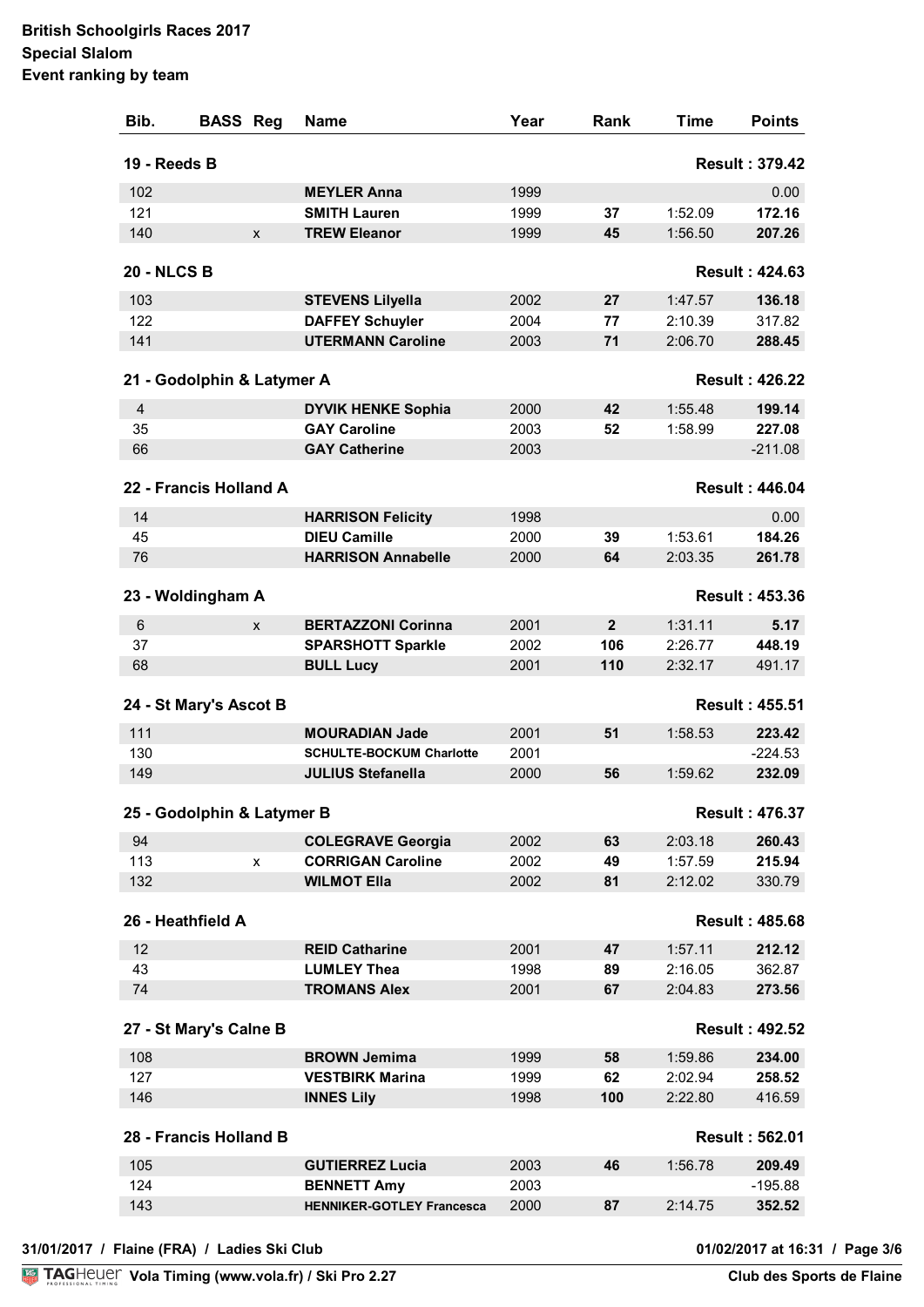| Bib.            | <b>BASS Reg</b>             |   | <b>Name</b>                  | Year | Rank | Time    | <b>Points</b>         |
|-----------------|-----------------------------|---|------------------------------|------|------|---------|-----------------------|
|                 | 29 - Guildford High B       |   |                              |      |      |         | <b>Result: 564.56</b> |
| 104             |                             |   | <b>HOSKING Olivia</b>        | 2003 | 73   | 2:08.93 | 306.20                |
| 123             |                             |   | <b>TWINE Sophie</b>          | 2000 | 61   | 2:02.92 | 258.36                |
| 142             | 23571 X                     |   | <b>LUPTON Freya</b>          | 2001 | 79   | 2:11.37 | 325.62                |
| 30 - Stowe A    |                             |   |                              |      |      |         | <b>Result: 620.99</b> |
| 31              |                             |   | <b>HOBBEY Bella</b>          | 1999 |      |         | 0.00                  |
| 62              |                             |   | <b>LIVESEY Chloe</b>         | 2002 | 52   | 1:58.99 | 227.08                |
| 93              |                             |   | <b>MONEY-KYRIE Jessamy</b>   | 2000 | 95   | 2:19.95 | 393.91                |
|                 | 31 - Cheltenham B           |   |                              |      |      |         | <b>Result: 628.07</b> |
| 96              |                             |   | <b>KILROY-SILK Ellaouise</b> | 2002 |      |         | 0.00                  |
| 115             |                             |   | <b>LEUNG Una</b>             | 2001 | 74   | 2:09.46 | 310.41                |
| 134             |                             |   | <b>ROSENFELD Lily</b>        | 2002 | 76   | 2:10.37 | 317.66                |
|                 | 32 - Ipswich High B         |   |                              |      |      |         | <b>Result: 633.80</b> |
| 100             |                             |   | <b>LEVENE Grace</b>          | 2001 | 48   | 1:57.31 | 213.71                |
| 119             |                             |   | <b>SHELLEY Madeline</b>      | 2002 | 101  | 2:23.24 | 420.09                |
| 138             |                             |   | <b>RANKIN Grace</b>          | 2004 | 113  | 2:45.88 | 600.29                |
|                 | 33 - Glenalmond A           |   |                              |      |      |         | <b>Result: 659.50</b> |
| 5               | 36934 X                     |   | <b>SCHAEBBICKE Casta</b>     | 2003 |      |         | $-256.93$             |
| 36              |                             |   | <b>ANDERSON Georgina</b>     | 2002 | 83   | 2:13.61 | 343.44                |
| 67              |                             |   | <b>NAIRNE Anastasia</b>      | 2000 | 75   | 2:10.17 | 316.06                |
|                 | 34 - Wellington B           |   |                              |      |      |         | <b>Result: 694.37</b> |
| 106             |                             |   | <b>DODD Daisy</b>            | 2000 | 68   | 2:05.68 | 280.33                |
| 125             |                             |   | <b>HARFORD Emilie</b>        | 2000 | 98   | 2:22.48 | 414.04                |
| 144             |                             |   | <b>TAYLOR Grace</b>          | 1999 | 112  | 2:34.71 | 511.39                |
|                 | 35 - St Swithuns B          |   |                              |      |      |         | <b>Result: 701.14</b> |
| 101             |                             |   | <b>SMAILES Harriet</b>       | 2001 |      |         | $-133.08$             |
| 120             |                             |   | <b>CALDER Alice</b>          | 2001 | 72   | 2:07.35 | 293.62                |
| 139             |                             |   | <b>IRONSIDE Alex</b>         | 2001 | 96   | 2:21.66 | 407.52                |
|                 | 36 - City of London Girls A |   |                              |      |      |         | <b>Result: 703.69</b> |
| 11              | 22666 X                     |   | <b>DONALDSON Isabel</b>      | 1999 |      |         | 0.00                  |
| 42              |                             |   | <b>DOWNEY Emily</b>          | 1998 | 78   | 2:10.63 | 319.73                |
| 73              |                             |   | <b>COLTHORPE Emma</b>        | 2001 | 91   | 2:18.70 | 383.96                |
|                 | 37 - Stamford A             |   |                              |      |      |         | <b>Result: 729.56</b> |
| 20              |                             |   | <b>RICHARDSON Georgia</b>    | 2002 | 92   | 2:18.74 | 384.28                |
| 51              |                             |   | <b>ANDERSON Katie</b>        | 2002 | 94   | 2:19.36 | 389.21                |
| 82              |                             | X | <b>ANDERSON Jessica</b>      | 2004 | 85   | 2:13.84 | 345.28                |
| 38 - Mayfield A |                             |   |                              |      |      |         | <b>Result: 744.76</b> |
| 26              |                             |   | <b>HAURIE-MOSS Catherine</b> | 2002 | 102  | 2:23.86 | 425.03                |
| 57              |                             |   | <b>ERLAM India</b>           | 2003 | 88   | 2:15.26 | 356.58                |
| 88              |                             |   | <b>MAHONEY Maisie</b>        | 2004 | 93   | 2:19.23 | 388.18                |

01/02/2017 at 16:31 / Page 4/6<br>Club des Sports de Flaine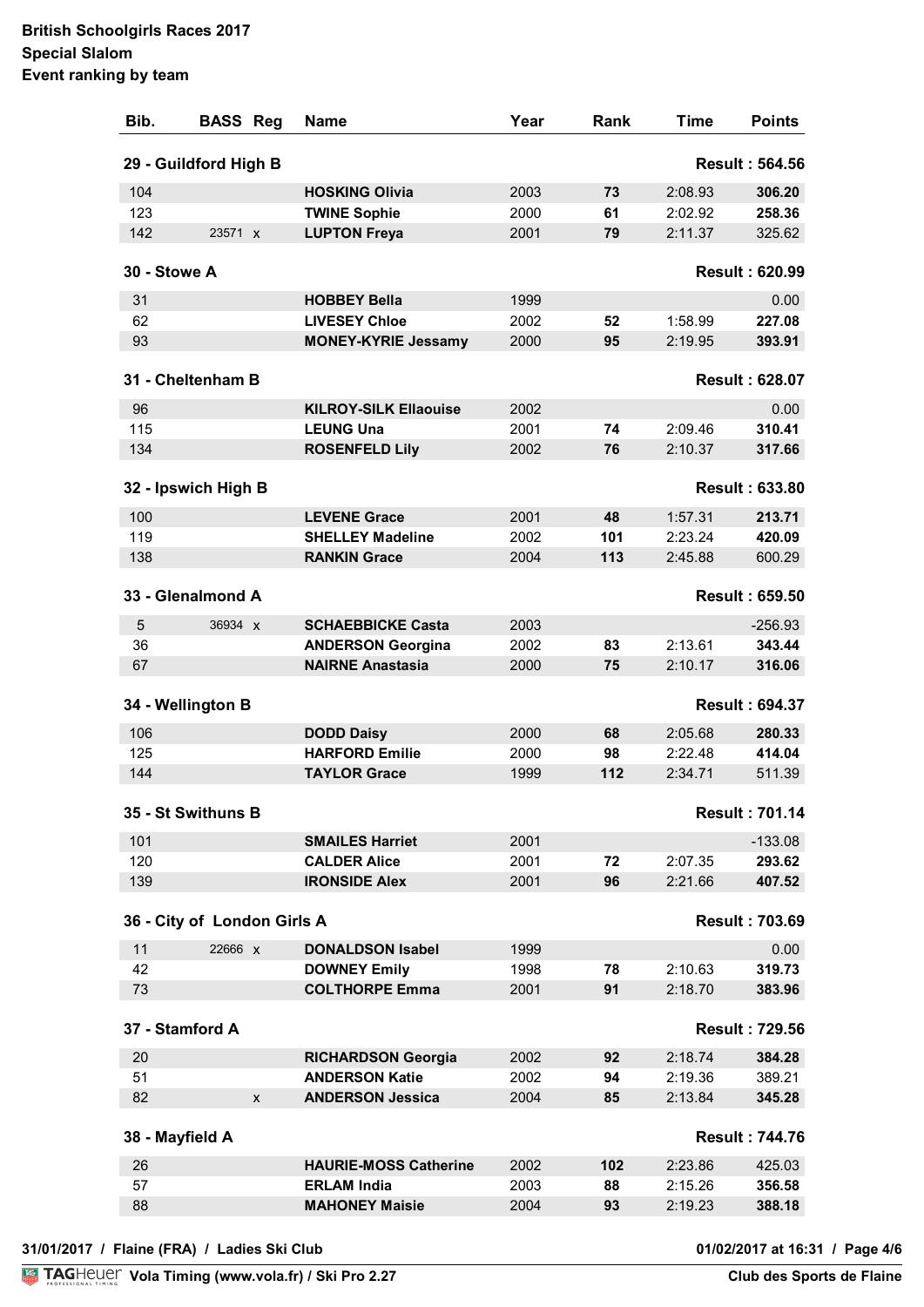| Bib.                  | <b>BASS Reg</b>           |   | <b>Name</b>                     | Year | Rank | <b>Time</b> | <b>Points</b>          |
|-----------------------|---------------------------|---|---------------------------------|------|------|-------------|------------------------|
|                       | 39 - Wycombe Abbey B      |   |                                 |      |      |             | <b>Result: 848.54</b>  |
| 99                    |                           |   | <b>McCULLAGH Skye</b>           | 2000 | 108  | 2:29.56     | 470.40                 |
| 118                   |                           |   | <b>GIBBS Iuli</b>               | 1999 | 103  | 2:25.00     | 434.10                 |
| 137                   |                           |   | <b>SHEPHERD Celina Anne</b>     | 1999 | 99   | 2:22.53     | 414.44                 |
|                       | 40 - Glenalmond B         |   |                                 |      |      |             | <b>Result: 900.76</b>  |
| 107                   |                           |   | <b>MAQUACKER Sasha</b>          | 2002 | 109  | 2:30.10     | 474.69                 |
| 126                   |                           |   | <b>MACPHERSON Sofia</b>         | 2001 | 105  | 2:26.37     | 445.01                 |
| 145                   |                           |   | <b>FORSYTH Louisa</b>           | 2003 | 107  | 2:27.72     | 455.75                 |
| 41 - Mayfield B       |                           |   |                                 |      |      |             | <b>Result: 1062.64</b> |
| 112                   |                           |   | <b>BONNEY Harriet</b>           | 2002 | 90   | 2:17.30     | 372.81                 |
| 131                   |                           |   | <b>TRUMAN Zara</b>              | 2002 | 114  | 2:57.13     | 689.83                 |
| 150                   |                           |   | <b>WEBB Maisie</b>              | 2003 | 115  | 2:57.51     | 692.86                 |
| <b>Burgess Hill A</b> |                           |   |                                 |      |      |             | <b>Not Classified</b>  |
| 22                    |                           |   | <b>HOGBIN Annabel</b>           | 2002 |      |             | 0.00                   |
| 53                    |                           |   | <b>PAGE Lucy</b>                | 2000 | 111  | 2:34.47     | 509.48                 |
| 84                    |                           |   | <b>KOWSZUN Anya</b>             | 2003 |      |             | $-152.82$              |
| <b>Heathfield B</b>   |                           |   |                                 |      |      |             | <b>Not Classified</b>  |
| 97                    |                           |   | <b>SAMENGO-TURNER Minna</b>     | 2001 | 116  | 3:02.10     | 729.39                 |
| 116                   |                           |   | <b>MLLIGAN Amber</b>            | 2001 |      |             | 0.00                   |
| 135                   |                           |   | VON WOELLWARTH Olympia 1999     |      |      |             | 0.00                   |
| <b>Millfield A</b>    |                           |   |                                 |      |      |             | <b>Not Classified</b>  |
| $\overline{7}$        | 20345 X                   |   | <b>GARMENT Harriett</b>         | 2000 |      |             | 0.00                   |
| 38                    |                           |   | <b>PARSONS Imogen</b>           | 1998 |      |             | 0.00                   |
| 69                    |                           |   | <b>ROUCH Rhiannon</b>           | 1999 | 70   | 2:06.69     | 288.37                 |
|                       |                           |   |                                 |      |      |             |                        |
|                       | <b>Richmond School A</b>  |   |                                 |      |      |             | <b>Not Classified</b>  |
| 24                    |                           |   | <b>COLE Mia</b>                 | 1999 | 38   | 1:53.22     | 181.15                 |
| 55                    |                           |   | <b>CARNEGIE-BROWN Katherine</b> | 2001 |      |             | $-232.57$              |
| 86                    |                           |   | <b>BUSHELL Isabel</b>           | 2001 |      |             | 0.00                   |
|                       | <b>Shiplake College A</b> |   |                                 |      |      |             | <b>Not Classified</b>  |
| 28                    |                           | X | <b>WEBSTER Isobel</b>           | 1998 |      |             | 0.00                   |
| 59                    |                           |   | <b>GILBEY Georgia</b>           | 1999 | 97   | 2:21.83     | 408.87                 |
| 90                    |                           |   | <b>SIMONS-GOODING Hannah</b>    | 1998 |      |             | 0.00                   |
| <b>St Swithuns A</b>  |                           |   |                                 |      |      |             | <b>Not Classified</b>  |
| 21                    |                           | X | <b>WALDRON Harriet</b>          | 2000 | 50   | 1:57.84     | 217.93                 |
| 52                    |                           |   | <b>BODEN Stella</b>             | 2000 |      |             | 0.00                   |
| 83                    | 21053 X                   |   | <b>GRANT Isabelle</b>           | 2003 |      |             | $-255.26$              |
|                       | <b>Suffolk Vikings A</b>  |   |                                 |      |      |             | <b>Not Classified</b>  |
| $\boldsymbol{9}$      | 21901 X                   |   | <b>MANNBY Siobhan</b>           | 2000 |      |             | 0.00                   |
| 40                    |                           |   | <b>FRANCIS Mia</b>              | 2003 |      |             | $-269.90$              |
| 71                    |                           |   | <b>VENABLES Felicity</b>        | 2004 | 82   | 2:12.25     | 332.62                 |